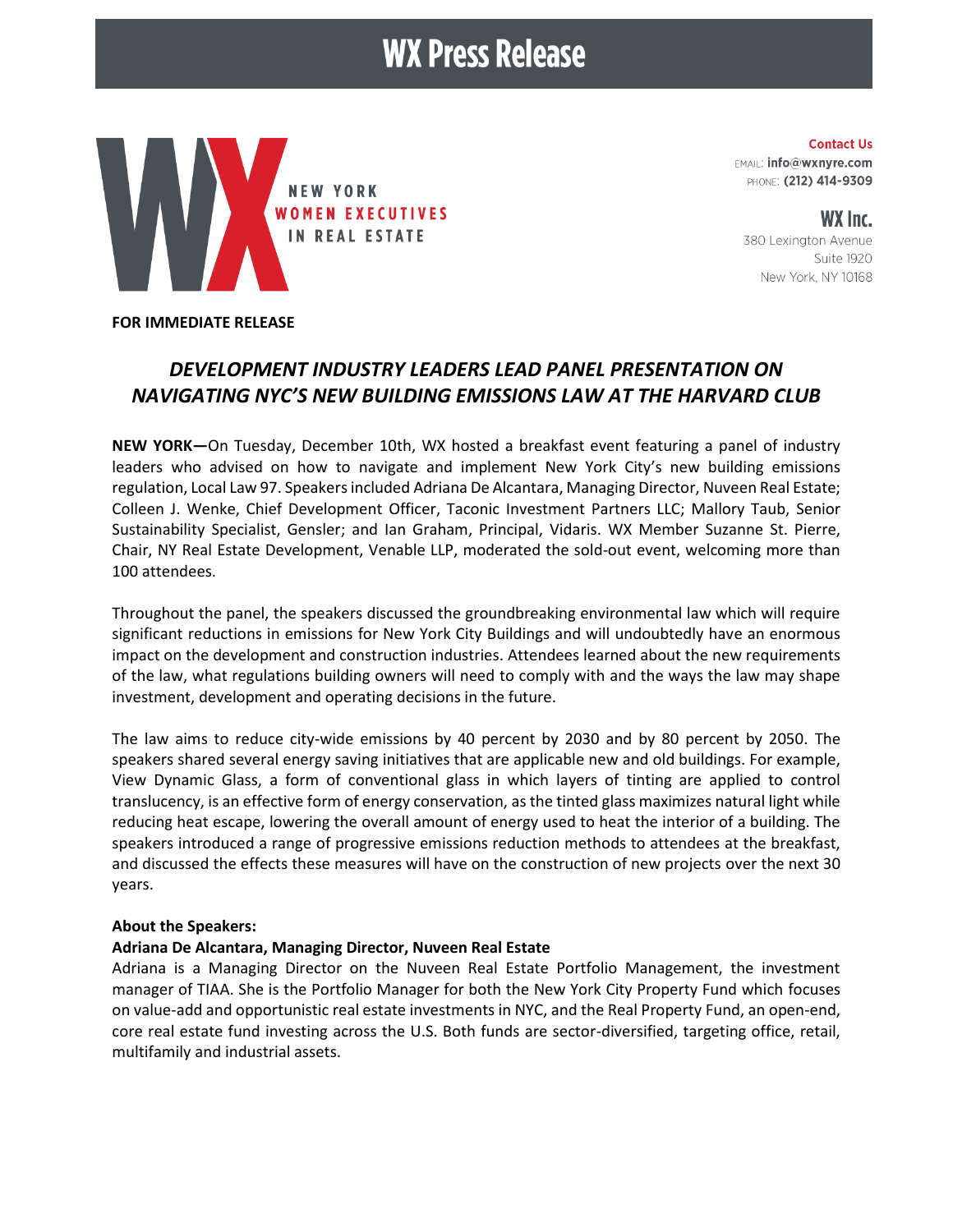With over 20 years of experience in the financial and real estate industries, Adriana joined the organization in 2009 as Head of Asset Management for the European platform and has held several positions including Head of the U.S. Separate Accounts team focusing on large institutional clients. Prior to joining the company, she held positions at other prominent real estate organizations including Lehman Brothers Global Real Estate Group and O'Connor Capital Partners.

Adriana has a BS in Business Administration from Universitat Internacional del Catalunya (UIC) Barcelona, and has the European designation of Certified Financial Analyst (CEFA) and is a Certified Financial PlannerTM (CFP®). She is fluent in Spanish, Portuguese, German and French.

#### **Colleen J. Wenke, Chief Development Officer, Taconic Investment Partners LLC**

Colleen leads Taconic's Development and Construction practice. She manages all aspects of the development timeline including strategic planning, zoning and entitlements, predevelopment, project budgeting, design management, construction oversight, procurement, risk management and insurance, community relationships, branding and marketing through sale or lease-up.

In her 18 years of experience, Colleen has planned and overseen both ground-up and restoration projects in the commercial, residential and mixed-use sectors, totaling over 7 million square feet of commercial space and 1,500 units of housing. Several of these projects contributed significantly to the evolution of the Meatpacking District, and most recently, Essex Crossing is part of a new phase of the Lower East Side. In addition, she leads Taconic's development advisory business, which focuses on key partnerships for client-led development and construction projects. Colleen earned a Bachelor of Arts degree in psychology from Boston College where she graduated magna cum laude. She also earned a Master of Science degree in real estate development and finance from New York University. She is an active member of ULI's Program Steering Committee, NYPEN, Professional Women in Construction, and sits on the Fordham Real Estate Executive Advisory Council.

#### **Mallory Taub, Senior Sustainability Specialist, Gensler**

As a sustainability specialist in the Gensler New York office, Mallory collaborates across disciplines to improve the built environment from both the ecological and health perspectives. She brings a holistic, interdisciplinary approach to developing sustainability strategies for high performance buildings and portfolios. Mallory has experience in the application of the LEED, WELL, and Fitwel rating systems and has also supported the delivery of projects against project-specific sustainability frameworks.

#### **Ian Graham, Principal, Vidaris**

Ian is a Professional Engineer and has managed and performed energy analyses for millions of square feet of office buildings, hospitals, government facilities, educational institutions, and more for over 25 years. He has also been responsible for energy audits of commercial and industrial facilities across the country and has performed HVAC sustainable design consulting for commercial, multi-family residential and institutional buildings. He's authored and provided technical content for various high-performance building publications, including the General Services Administration (GSA) LEED Cost Study (2004), the GSA's Whole Building Design Guide, the New York State Green Building Tax Credit and the New York State and NYC Energy Codes. His energy code work began in 2000 for NYS Energy Code with the NYS Department of State, and NYSERDA. In 2009, he began working with the NYC Department of Buildings on Energy Code enforcement and code development. During this time, he developed and delivered Energy Code training for the NYC DOB, Urban Green (Cracking and Conquering the Energy Code), and trained professional in our industry through NYSERDA, AIA, and ASHRAE meetings and conferences.

Recently Ian and Vidaris have been working with clients to estimate the impact that recent NYC Local Laws like 33 (Building Performance Grades), 97 (Carbon Limits) and 94 (Green Roof) will have on new and existing projects. Vidaris has taken this experience and developed a presentation for the architects that